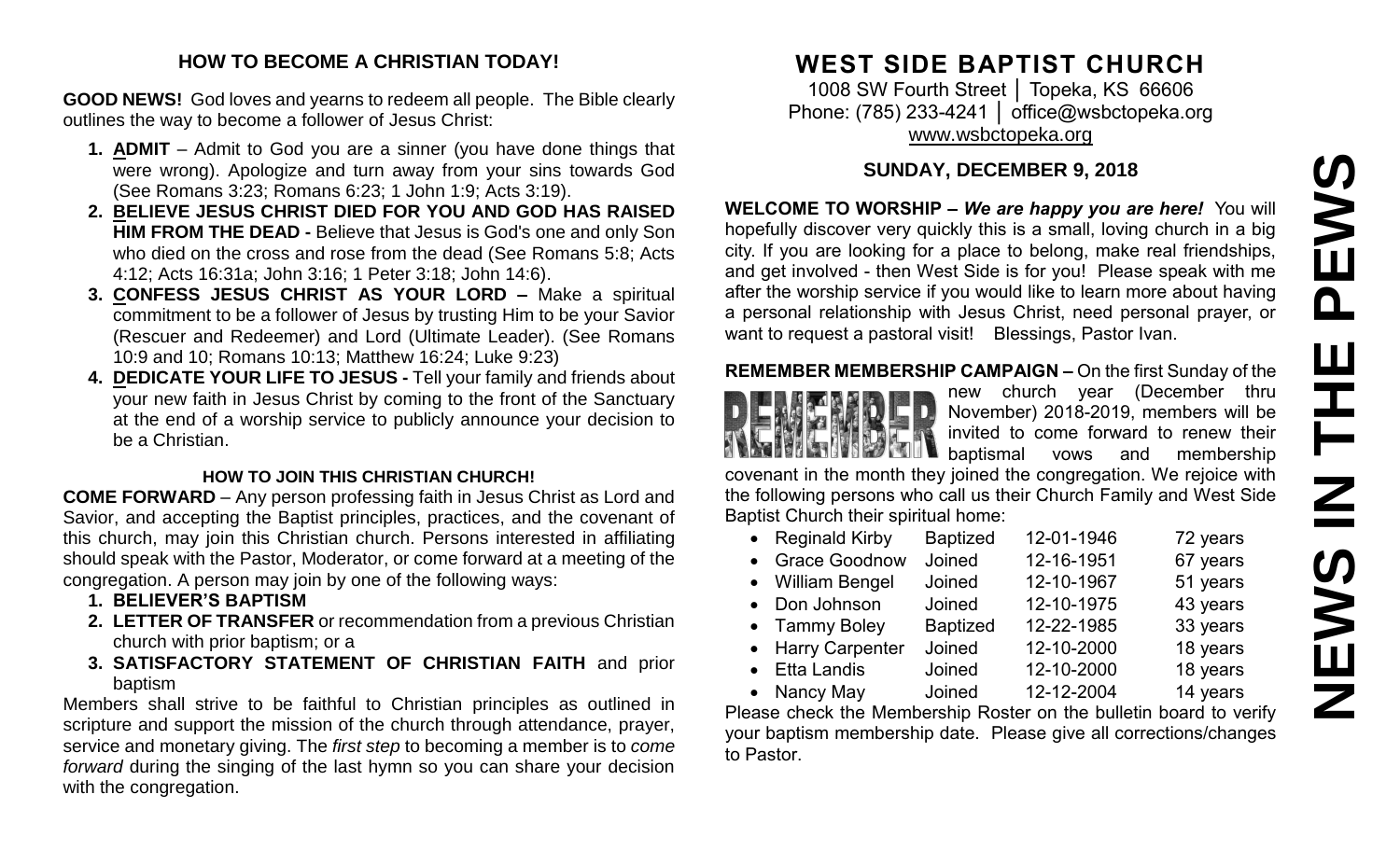**AGAPE BENEVOLENCE FUND** - Your neighbors and friends need your help! The Church receives financial donations overand-above our operating expenses to help members and neighbors in need with medicine, rent/mortgages, utilities, and water bills. Would you consider giving a gift to support our



church family and friends? Donations can be presented on Sunday, mailed to the Church, or dropped off at the Church Office (M-F, 8 am to 4 pm).

**BIBLE STUDY -** Come for the one-hour small group study of the biblical book **"BOOK OF ESTHER" on Wednesdays at 10:30 am in Holmer Hall**. The Bible study is taught start-to-finish ("Lectio Continua"), no previous experience necessary. Bible studies are free and open to the public.

**BREAKFAST –** The Outreach and Evangelism Committee offers a Free Sunday Morning Breakfast in the Fellowship Hall (downstairs) from 8:30 to 9:15 am. Thank you to Mark and Selena for coordinating these events. The last scheduled Breakfast will be Sunday, December 16, 2018.

**CHRISTMAS EVE SERVICE –** The Worship Committee is planning to host a **Christmas Eve Candlelight Communion Service on Dec. 24 at 4:30 pm.**  We will sing familiar hymns, listen to special music, and worship the Lord. Share your ideas with Jan Mauck, Chair of the Worship Committee.

**CHRISTMAS FIFTH SUNDAY SING –** What is your favorite Christmas hymn? Join us for a **Fifth Sunday Carol Sing on Sunday, December 30 at 10:30 am**. The service will tell the Story of Christ's Birth with songs (no sermon)! What songs do you want to sing for Christmas? Share with Janet Nyfeler the name of the hymn you want to sing! The Music Committee has planned to sing all thirty traditional favorite Christmas hymns on Sundays and Christmas Eve during the Advent/Christmas Season. The Pastor will be on vacation.

**CHRISTMAS OFFERING** – "Home for the Holidays!"- We will receive a special Christmas Offering for our Church Home and the Habitat for Humanity house being built in the neighborhood. The church has expended more than \$49,000 in boiler and building repairs for 2018. We have received a little more than \$27,000.00. Please give generously to help finish repairing our Church Home for the Holidays. Envelopes will be available in the pews.

# **WEEKLY CALENDAR**

#### **SUNDAY, DECEMBER 9**

| Breakfast (FH)        |
|-----------------------|
| <b>Sunday School</b>  |
| Worship Service (S)   |
| Membership Class (HH) |
|                       |

#### **MONDAY, DECEMBER 10**

| $9:00 \text{ am}$ | Music Committee Meeting (HH) |
|-------------------|------------------------------|
| $9:00 - 11:00$ am | <b>Baby Closet Ministry</b>  |

#### **TUESDAY, DECEMBER 11**

| $6:00 - 9:00$ pm | Capital City Men's Chorus (FH) |
|------------------|--------------------------------|
| 6:00 pm          | Council Meeting (HH)           |

# **WEDNESDAY, DECEMBER 12**

| $10:30$ am       | Bible Study (HH)                            |
|------------------|---------------------------------------------|
| $3:30 - 5:30$ pm | Fruit & Vegetable Food Pantry (FH)          |
| $5:00 - 7:00$ pm | <b>Baby Closet Ministry</b>                 |
| $5:30 - 6:00$ pm | <b>WWW Supper</b>                           |
| $6:00 - 7:00$ pm | <b>WWW Bible Club and Adult Bible Study</b> |
| $7:00 - 8:00$ pm | Choir Practice (S)                          |
|                  |                                             |

## **THURSDAY, DECEMBER 13**

| $1:00 - 3:00$ pm | <b>Baby Closet</b> |
|------------------|--------------------|
|------------------|--------------------|

**FRIDAY, DECEMBER 14 Pastor's Day Off**

## **SATURDAY, DECEMBER 15**

1:00 pm Worship Team Practice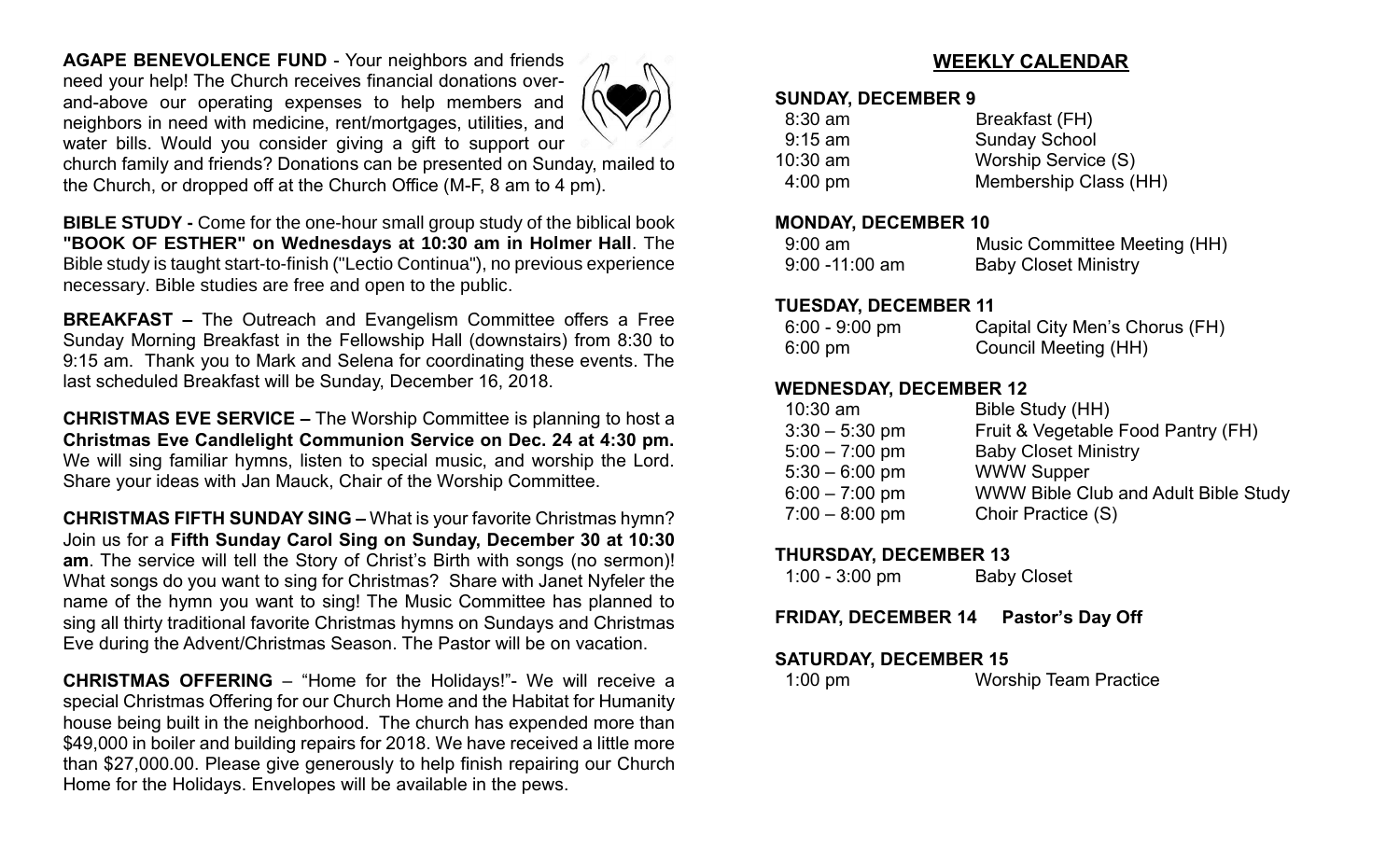# **IN OUR THOUGHTS AND PRAYERS**

Al Carpenter – Healing for health concerns Bradley Carpenter – Healing for health concerns Harry and Pat Carpenter – Healing for health concerns Pat Carreno – Healing for health concerns Esther Carrier – Healing for health concerns Almira Collier – Healing for health concerns Larry Gill – Healing (Harry Carpenter's Friend) Karen Kirby – Healing for health concerns \*Reginald Kirby – Hospice Ernie Longstaff – Healing for health concerns Judy Longstaff – Healing for health concerns Nancy May – Healing for health concerns Marie Merrifield – Healing and encouragement; See Office for Address Cale Miller – Healing for health concerns (Harry's Friend) Rogene Moody – Healing for health concerns Edward Perkins – New Address: See Church Office for Address Becky Poe – Healing for health concerns Bob Roesler – Interim Minister at FBC of Topeka, starting Feb. 1, 2018 Jill Roesler – Healing for health concerns See Church Office for Address

Bruno Sprenks – Healing for health See Church Office for Address

#### **HOMEBOUND & CARE FACILITIES:**

| *June Cunningham - Brewster Place | *Etta Landis - Capital |
|-----------------------------------|------------------------|
| *Shirley Dell -                   | *Mae Martin - Plaza Y  |
| *Helen Farrar - Plaza West        | *Ken Paslay - Atria F  |
| *Gerald Haney -                   | *Theo Penny - Lawre    |
| *Russ Hunter -                    | *Edward Perkins - Fr   |
| *Mary Lou Johnson - Aldersgate    | *Juanita Plankinton -  |
| *Alice Kieffer -                  | *Hazel Smith-Tindall   |
|                                   |                        |

Capital Ridge Plaza West Atria Place – Lawrence ns – Frazier H

**DIRECTORY** – The Church Office printed an updated Address and Phone Directory. Please see an Usher or Church Office for a free copy. Send all corrections to Lynda Cokeley, Church Secretary at [office@wsbctopeka.org.](mailto:office@wsbctopeka.org)

**CHRISTMAS & NEW YEAR'S HOLIDAY –** The Church Office will be **CLOSED on Monday and Tuesday, December 24-25** in observance of the Christmas holiday. The Office will be closed on **Monday and Tuesday, December 31 and January 1** in observance of the New Year holiday. Call the Pastor at home if you have an emergency.





**FRUIT & VEGETABLE FOOD PANTRY –** Free bread, fruits, and vegetables on **Wednesdays from 3:30 pm to 5:30 pm** or while supplies last. **The Fruits & Vegetable Food Pantry will be open on Wednesdays in December 12th and 19 th from 3:30 pm to 5:30 pm. No food pantry on Wed., Dec. 26 or Wed., Jan. 2, 2019.** All food is available at no cost.

**HABITAT FOR HUMANITY –** The Congregation voted unanimously during its Quarterly Business Meeting on April 29 to partner with Habitat for Humanity in the **"Build on Faith" project at 422 SW Taylor**. Donations for "Habitat House" will be received for the new house in our neighborhood.



*Contact:* Nikki MacMillan, Volunteer Coordinator Phone (785) 234-4322 or [volunteer@topekahabitat.org.](mailto:volunteer@topekahabitat.org) Sign-up online:<http://www.topekahabitat.org/volunteer>

**NEW ADDRESS:** Don & Molly Morris have moved to a new address: 1222 SW 29th Terr. Apt. 102, Topeka, KS 66611 Phone: 785-274-5078

**RETIRED MINISTERS AND MISSIONARIES OFFERING –** In 1977, American Baptist Churches USA launched RMMO to continue this appreciation of God's service. The offering is rooted in thankfulness and honors the individual acts of support and faith that recipients have shown to their congregations and communities. This year's theme, Extending Our Hands to Our Neighbors illustrates the importance of being there for one

another and remembering we are stronger together then on our own is central to the Christian faith. We hope you will join us in honoring God's committed servants. Envelopes available in the pews.



Retired Ministers & **Missionaries** Offering 2018